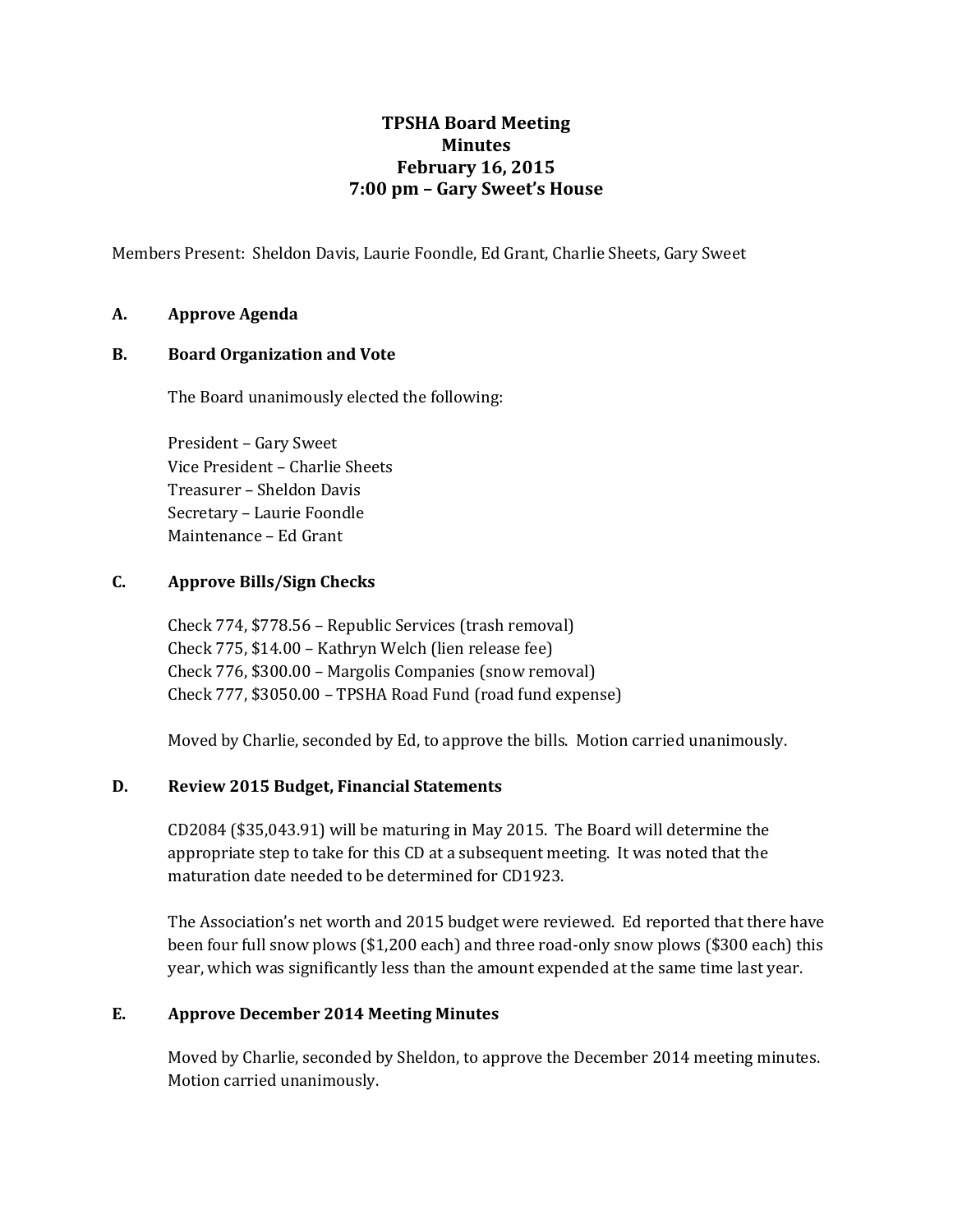# **F. Old Business**

a. Delinquent Homeowners – Status

It was determined that all homeowners were up to date with dues payments as of December 31, 2014. Kathryn Welch, former Treasurer, informed the Board that she filed a lien release for the Tapping property as all dues were paid in full.

#### **G. New Business**

a. Snow Removal Follow-up from Annual Meeting

The Board discussed the feedback received at the annual meeting and the need to set a budget for snow removal. One option discussed at the annual meeting was removing driveway plows from the contract. Ed noted that Margolis was willing to plow driveways on an individual basis, but that they would require payment in advance, and then refund any unused amount at the end of the season.

Sheldon stated that he would prepare a list of options for the Board to discuss. It was the Board's goal to arrive at a decision within the next couple of months.

b. Snow Removal – Update from Ed

Ed reported that there have been no complaints received from homeowners about snow removal this winter season. He noted that Rich Merrill contacted Margolis to have them plow his driveway whenever it snowed.

c. Budget 2015

The 2015 budget was discussed. Ed noted that a light bulb at the south entrance had burned out and that it would cost approximately \$40.00 to replace it. He broached the idea of converting to LED lights, which should be more cost effective in the long run, and said he would research the cost and report back to the Board.

d. Republic Recycle Containers

Charlie stated that Republic delivered the recycle bins requested by individual homeowners without a problem. It was noted that Republic missed a Christmas tree pick-up in front of Sheldon's house and that they would be asked to remove it in the spring in conjunction with yard waste pick-up.

e. TPSHA Correspondence (Homeowner-related Issues)

None.

f. 2015 Spring Clean-up Planning

The Board set May 9, 2015 as the spring clean-up day. Ed noted that 5 yards of mulch were used at each entrance last year and suggested that it be revised so 6 yards were delivered to the north entrance and 4 yards to the south entrance.